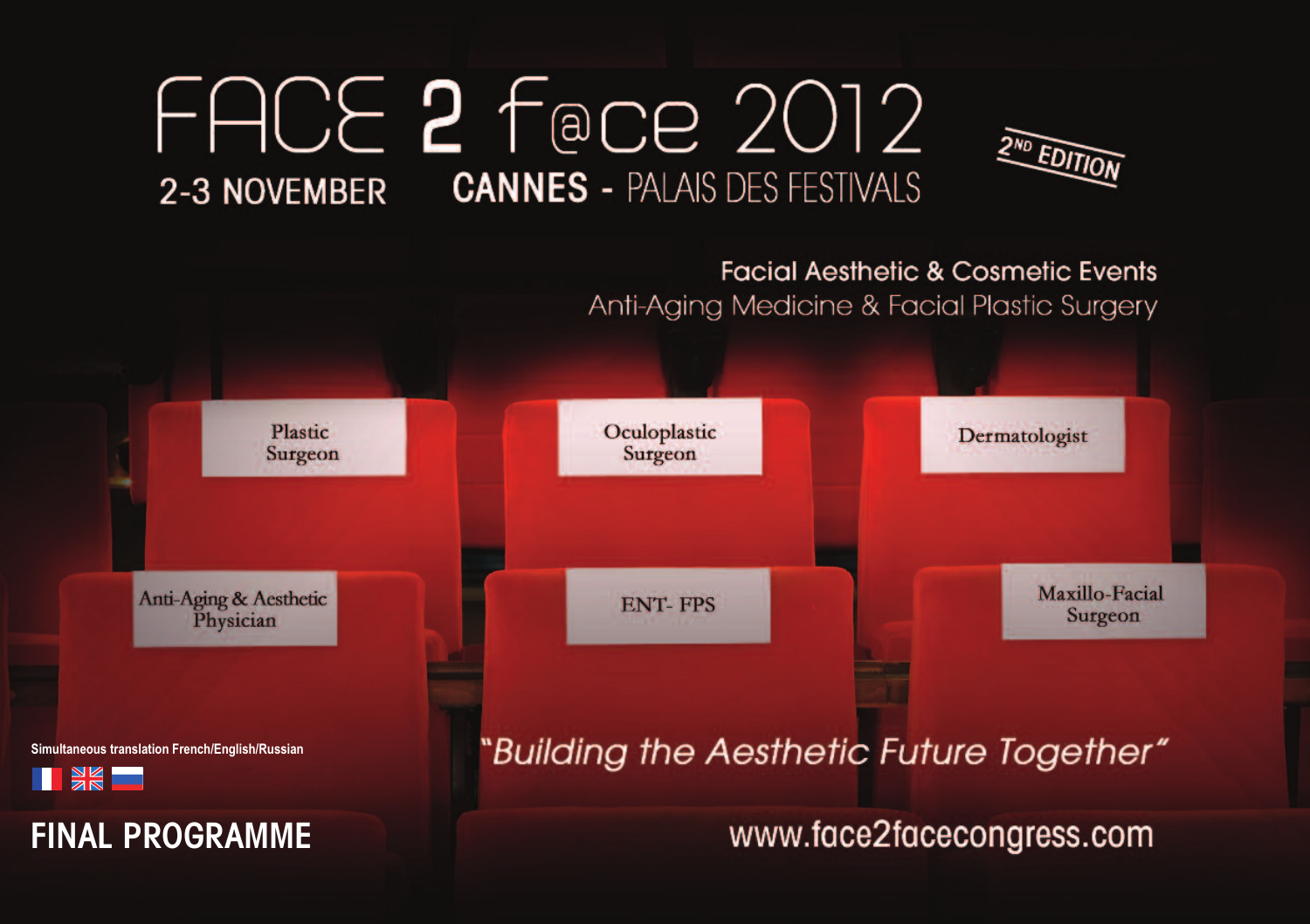**PAUL Malcom**, Plastic Surgeon - USA **DMITRIEVA Irina**, Dermatologist - Russia

### SCIENTIFIC DIRECTION

**BRACCINI Frédéric**, Facial Plastic Surgeon - Nice, France **PARIS Jérôme**, Facial Plastic Surgeon - Marseille, France **TREVIDIC Patrick**, Plastic Surgeon - Paris, France

#### SCIENTIFIC COMMITTEE

**AZIB Nabila**, Plastic Surgeon - Rabat, Morocco **BANIGE Oleg**, Plastic Surgeon - Moscow, Russia **BENSLAMA Lotfi**, Stomatologist & Maxillo-Facial Surgeon - Paris, France **BERROS Philippe**, Oculoplastic Surgeon - Beausoleil, France **CATONI Isabelle**, Dermatologist - Paris, France **CLAUDE Olivier**, Plastic Surgeon - Paris, France **DESOUCHES Christophe**, Plastic Surgeon - Marseille, France **LAGIER Jacques**, Oculoplastic Surgeon - Nice, France **LEVY Jean-Luc,** Dermatologist, Lausanne, Switzerland **MANTUROVA Natalia**, Plastic Surgeon - Moscow, Russia **PIOVANO Luca**, Plastic Surgeon - Roma, Italy **PLOT Eric**, Plastic Surgeon - Paris, France **QUINODOZ Pierre**, Plastic Surgeon - Geneva, Switzerland **REDAELLI Alessio**, Aesthetic Practitioner & Vascular Surgeon - Milano, Italy **RIBE Natalia**, Andrologist and Aesthetic Doctor – Barcelona, Spain **RICHARD Olivier**, Maxillo-Facial Surgeon - Marseille, France **ROWLAND-PAYNE Christopher**, Dermatologist - London, UK **SABATIER Henry**, Plastic Surgeon - Nice, France **SMIT Riekie**, Aesthetic Physician - Pretoria, South Africa **VOLPEI Charles**, Plastic Surgeon - Nice, France **WAGNER Wolfgang**, Otorhinolaryngologist, Facial Plastic Surgeon - Wuppertal, Germany



**Fa** <u>د،</u> **ulty** AMSELEM Moises, Spain ANDRUSHENKO Olivia, Russia APAYDIN Fazil, Turkey ARENAS Daniel, Spain AUDION Michel, France BADAWI Ashraf, Canada BASPEYRAS Martine, France BEILIN Ghislaine, France BELHAOURI Lakhdar, France BESINS Thierry, France BEUT Javier, Spain BONNEFON Alain, France BOTTAU Marithé, France BRUN Patrick, France CAREY Wayne, Canada CASTILLO Laurent, France CHARRIER Jean-Baptiste, France CHIGNON SICARD Bérangère, France COLIGNON Alain, Belgium CRIOLLO Gisella, Colombia CUMBO Peter, France D'ALESSIO Patrizia, Italy DAS-GUPTA Rana, UK DEMINA Olga, Russia DISANT François, France DMITRIEVA Irina, Russia DREISSIGACKER Katherine, Germany DUCASSE Alain, France DUMONTIER Christian, France ESSAYAGH Eric, France ESTEVE Véronique, France FANIAN Férial, France FERRAND MANGIN Véronique, France FODA Hossam, Egypt FOGLI Alain, France FONTDEVILA Joan, Spain

## **www.face2facecongress.com**

GALADARI Hassan, United Arab Emirates GALATOIRE Olivier, France GARCIA Philippe, France GIACCHERO Damien, France GLICENSTEIN Julien, France GOUT Uliana, UK GUBANOVA Elena, Russia HOURY, Lydia, France HUMBERT Philippe, France HUTH Joelle, France IBLHER Niklas, Germany ISKORNEV Andrey, Russia JAGIELSKA Aleksandra, Poland JAWAD Mohammad, UK KALIA Yogeshvar, Switzerland KASHUCHENKO Irina, Ukraine KESTEMONT Philippe, France KHOURY Jihad, Lebanon KHRUSTALEVA Irina, Russia KURDUMOV Andrey, Russia LABBE Daniel, France LABLANCHY Jean-Pierre, France LAFAYE Séverine, France LARROUY Jean-Claude, France LEFEBVRE-VILARDEBO Marc, France LEMAIRE Thierry, France LEVY Joël, France LONGUEVILLE Eric, France LORETO Federico, France MANCIET JR., France MARTHAN Jules, France MAZZOLA Riccardo, Italy MINICONI Marie-Jeanne, France MOJALLAL Ali, France MOLE Bernard, France MOULONGUET Isabelle, France

NIFOROS François, France NOEL Xavier, France OULD-ALI Djaffar, France PADEY Hervé S., France PALMA Pietro, Italy PAUL Malcolm, USA PAVICIC Tatjana, Germany PENNA Vincenzo, Germany PICCERELLE Philippe, France PLANTIER Françoise, France POLLA Luigi, Switzerland POTEKAEV Nikolay, Russia POULAIN Bernard, France PRAGER Welf, Russia RASPALDO Hervé, France RENOULET Yann, Germany RIEDEL Franck, Germany ROBOTTI Enrico, Italy ROWE JONES Julian, UK SABAN Yves, France SARFATI Eric, France SELINGER Rami, France SERRA Fabrice, France SHAROVA Alisa, Russia SILVESTRE Helder, Portugal SURLEMONT Yves, France TENENBAUM Alain, Switzerland TRELLES Mario, Spain TURKEVYCH Alexander, Ukraine VALSAMIS Marios, Greece VANDEPUTTE Joan, Belgium VAN LOGHEM Jani, Netherlands VERNER Inès, Israel VIGNERON Jean-Luc, France WIEST Luitgard, Germany YUTSCOVSKAYA Yana, Russia





GENERAL ORGANIZATION MCO Congrès, 27, rue du Four à Chaux - F-13007 Marseille - Tél. +33 (0)4 95 09 38 00 - Fax +33 (0)4 95 09 38 01 contacts: aurore.davy@mcocongres.com / h.bregand@mcocongres.com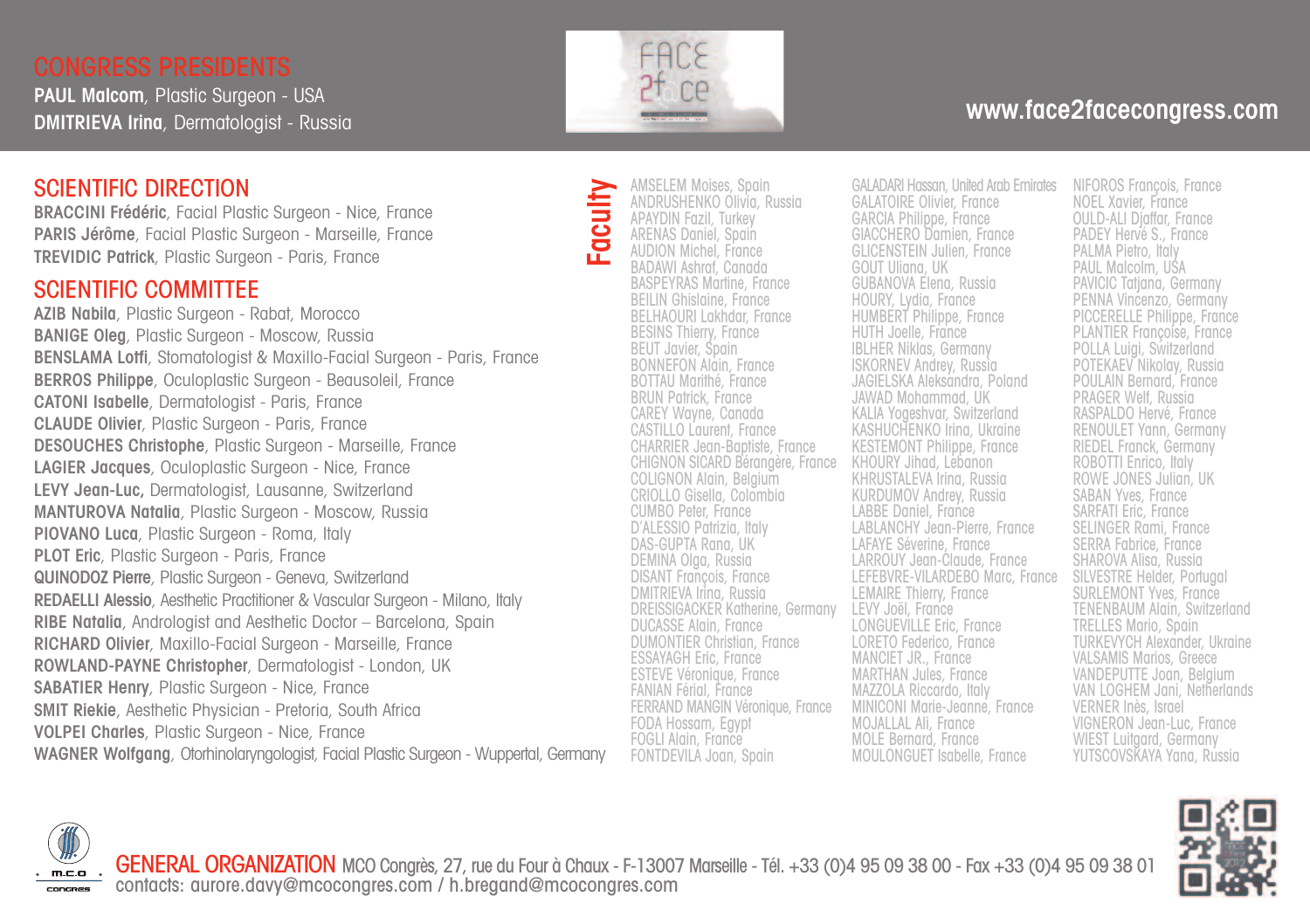

# **FACE2f@ce CONGRESS**

|                      | Friday November 2 <sup>nd</sup>                                                                               |                                                                                                       |                                                                                                  |                                                  |  |  |  |
|----------------------|---------------------------------------------------------------------------------------------------------------|-------------------------------------------------------------------------------------------------------|--------------------------------------------------------------------------------------------------|--------------------------------------------------|--|--|--|
|                      | <b>Auditorium A</b>                                                                                           | Salle de presse                                                                                       | <b>Redaction 2</b>                                                                               | <b>Redaction 1</b>                               |  |  |  |
| 08:00-08:30          | Registration                                                                                                  |                                                                                                       |                                                                                                  |                                                  |  |  |  |
| 08:25-08:40          | <b>Political introduction by</b><br>the Mayor of Cannes                                                       |                                                                                                       |                                                                                                  |                                                  |  |  |  |
| 08:40-09:15          | <b>Aesthetic Medicine &amp; Surgery History</b><br>by Ricardo MAZZOLA, Italy                                  |                                                                                                       |                                                                                                  |                                                  |  |  |  |
| 09:15-09:45          | <b>Exceptionnal live demonstration of</b><br>modeling in clay: "Facial Aging"<br>by Philippe FARAUT, Sculptor |                                                                                                       |                                                                                                  |                                                  |  |  |  |
| 09:45-09:50          | <b>OPENING CEREMONY</b>                                                                                       |                                                                                                       |                                                                                                  |                                                  |  |  |  |
| 09:50-11:10<br>10:00 |                                                                                                               | Botulinum Toxin A: 3D Anatomy facing.                                                                 | Myth facing reality:                                                                             | ALLERGAN WORKSHOP                                |  |  |  |
|                      |                                                                                                               | Clinical demo: Live demonstration<br>by P. TREVIDIC - Views F. BRACCINI                               | is fat better than filler                                                                        |                                                  |  |  |  |
| 11:10-11:30          |                                                                                                               | Morning break & Visit of the exhibition                                                               |                                                                                                  |                                                  |  |  |  |
| 11:30-13:00          |                                                                                                               | The right treatment plan for your<br>patient over time: fullface global<br>strategy - Russian session | Trends of rhinoplasty from medical<br>to external approach.<br>Live demonstration by F. BRACCINI | <b>Alternative face lifting</b>                  |  |  |  |
| 13:00-14:00          |                                                                                                               | <b>TEOXANE WORKSHOP</b>                                                                               | Lunch break & Visit of the exhibition                                                            |                                                  |  |  |  |
| 14:00-16:00<br>15:00 |                                                                                                               | Tips and Tricks to avoid and to deal<br>with injection complications                                  | Periorbital at a glance: current<br>medical approach.<br>Live demonstration by Ph. BERROS        | <b>FILORGA WORKSHOP</b>                          |  |  |  |
|                      |                                                                                                               |                                                                                                       |                                                                                                  | <b>LPG WORKSHOP</b>                              |  |  |  |
| 16:00-16:30          | Afternoon break & Visit of the exhibition                                                                     |                                                                                                       |                                                                                                  |                                                  |  |  |  |
| 16:30-18:30          |                                                                                                               | Lasers 2012: an update                                                                                | Periorbital at a glance:<br>surgical approach                                                    | <b>Free communications:</b><br>idea & innovation |  |  |  |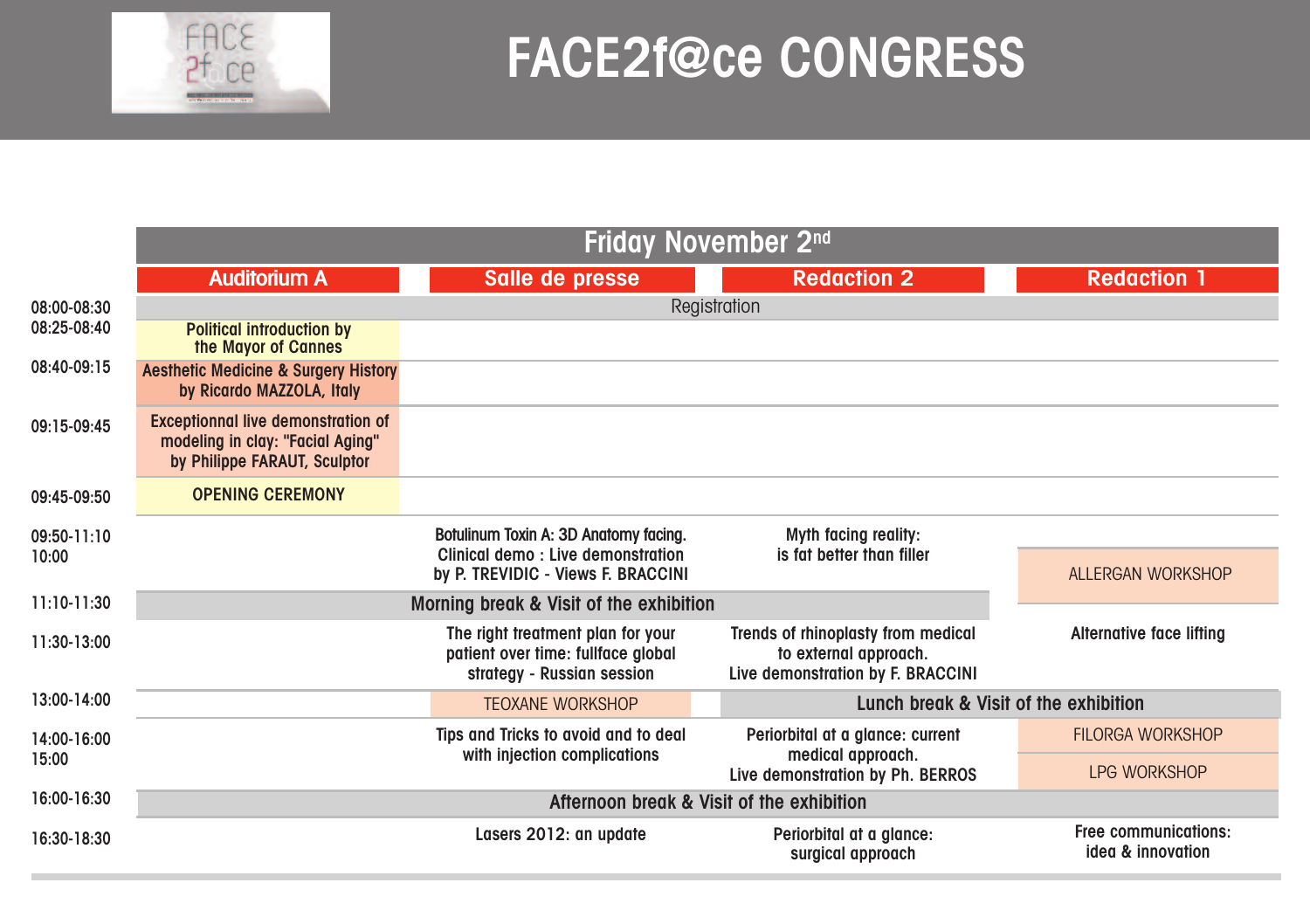# **at a glance**

|                      | Saturday November 3rd                                            |                                                                   |                                                                                  |                                                                              |  |  |
|----------------------|------------------------------------------------------------------|-------------------------------------------------------------------|----------------------------------------------------------------------------------|------------------------------------------------------------------------------|--|--|
|                      | <b>Auditorium A</b>                                              | Salle de presse                                                   | <b>Redaction 2</b>                                                               | <b>Redaction 1</b>                                                           |  |  |
| 07:30-08:30          |                                                                  | Instructional courses: rhinoplasty                                | Instructional courses: updates on<br>anti-aging medecine &<br>laser rejuvenation | Instructional courses: midface face<br>lifting, anatomy, pitfalls techniques |  |  |
| 08:30-10:30          |                                                                  | Holistic approach in the consulting<br>room of gesthetic medecine | Experts "on the ring": medecine<br>challenges for face rejuvenation              | <b>Skin planet: cosmeceutics</b><br>and nutritherapy                         |  |  |
| 10:00                |                                                                  |                                                                   |                                                                                  |                                                                              |  |  |
| 10:30-11:00          |                                                                  | <b>MERZ SYMPOSIUM</b>                                             |                                                                                  |                                                                              |  |  |
| 11:00-13:00          |                                                                  | <b>Combined therapies:</b><br>face, neck and décolleté.           | Facelift facial rejuvenation :                                                   | <b>FILORGA WORKSHOP</b>                                                      |  |  |
| 12:00                |                                                                  | Live demonstration by A.REDAELLI                                  | is facelift still alive and kicking                                              | <b>TEOXANE WORSHOP</b>                                                       |  |  |
| 13:00-14:00          | Lunch break & Visit of the exhibition                            |                                                                   |                                                                                  |                                                                              |  |  |
| 14:00-16:00<br>15:00 | Journée Grand public : Forum-débat<br>sur la médecine esthétique | Hands facing time                                                 | <b>Face surgery: latest innovations</b>                                          | ALLERGAN WORKSHOP                                                            |  |  |
| 16:00-16:30          |                                                                  | <b>Rhinoplasty</b>                                                |                                                                                  |                                                                              |  |  |
| 16:30-18:30<br>17:00 |                                                                  | Top ten 2012 key articles                                         | Lip and chin: key zones for character<br>Live demonstration by Ph. Garcia        |                                                                              |  |  |
| 20:30                |                                                                  | GALA DINNER: CANNES INTERNATIONAL AESTHETIC FLM FESTIVAL AWARD    |                                                                                  |                                                                              |  |  |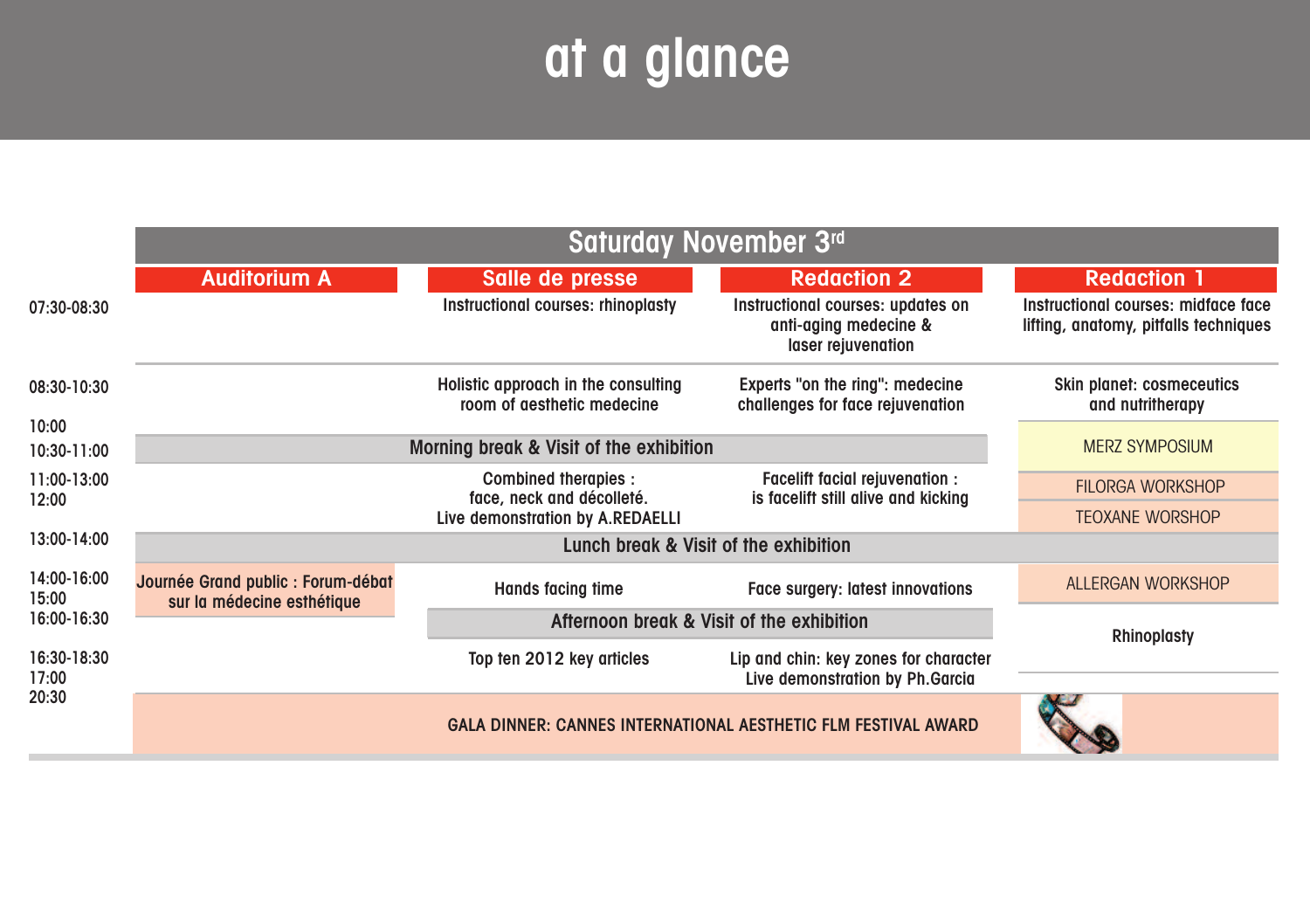# **Friday 2 November**

#### **REDACTION 2**

#### **09:50-11:10 MYTH FACING REALITY: IS FAT BETTER THAN FILLER?** *Chairmen: Y. SURLEMONT, F. LORETO*

- How and why using growth factors with lipostructure ? *F. BRACCINI*
- n Adverse events with FAT drafting. *Y. SURLEMONT, F. LORETO*
- n Facial ageing treatment. The best choice for the ideal result. *J. HUTH*
- n Dermal fillers and neocollagenogenesis: new data. *Y. YUTSCOVSKAYA*
- n Still in doubt? Objective data about fat grafting behavior. *J. FONTDEVILA*
- n Granuloma and foreign body reaction. *F. PLANTIER, I. MOULONGUET*

**LIVE DEMO : MEDICAL RHINOPLASTY by F. BRACCINI - ANATOMICAL VIEWS by J. PARIS**

- **11:10-11:30** Morning break & Visit of the exhibition
- **11:30-13:00 TRENDS OF RHINOPLASTY FROM MEDICAL TO EXTERNAL APPROACH** *Chairmen: E. ROBOTTI, H. FODA*
	- Short History of Rhinoplasty. **R. MAZZOLA**
	- n Anatomic basics. From static to dynamic concept applied to rhinoplasty. *Y. SABAN*
	- n External approach in rhinoplasty. *E. ROBOTTI*
	- Wide marginal incision in rhinoplasty: technique and indications. **L. CASTILLO**
	- n A Review of the Nature of Nasal Osteotomies. *R. DAS GUPTA*
	- n Per cutaneus weakening of alar cartilages with a needle in "resistant tip" rhinoplasties. *R. SELINGER*

**LIVE DEMO : MEDICAL RHINOPLASTY by F. BRACCINI - ANATOMICAL VIEWS P. TREVIDIC**

**13:00-14:00** Lunch break and visit of the exhibition

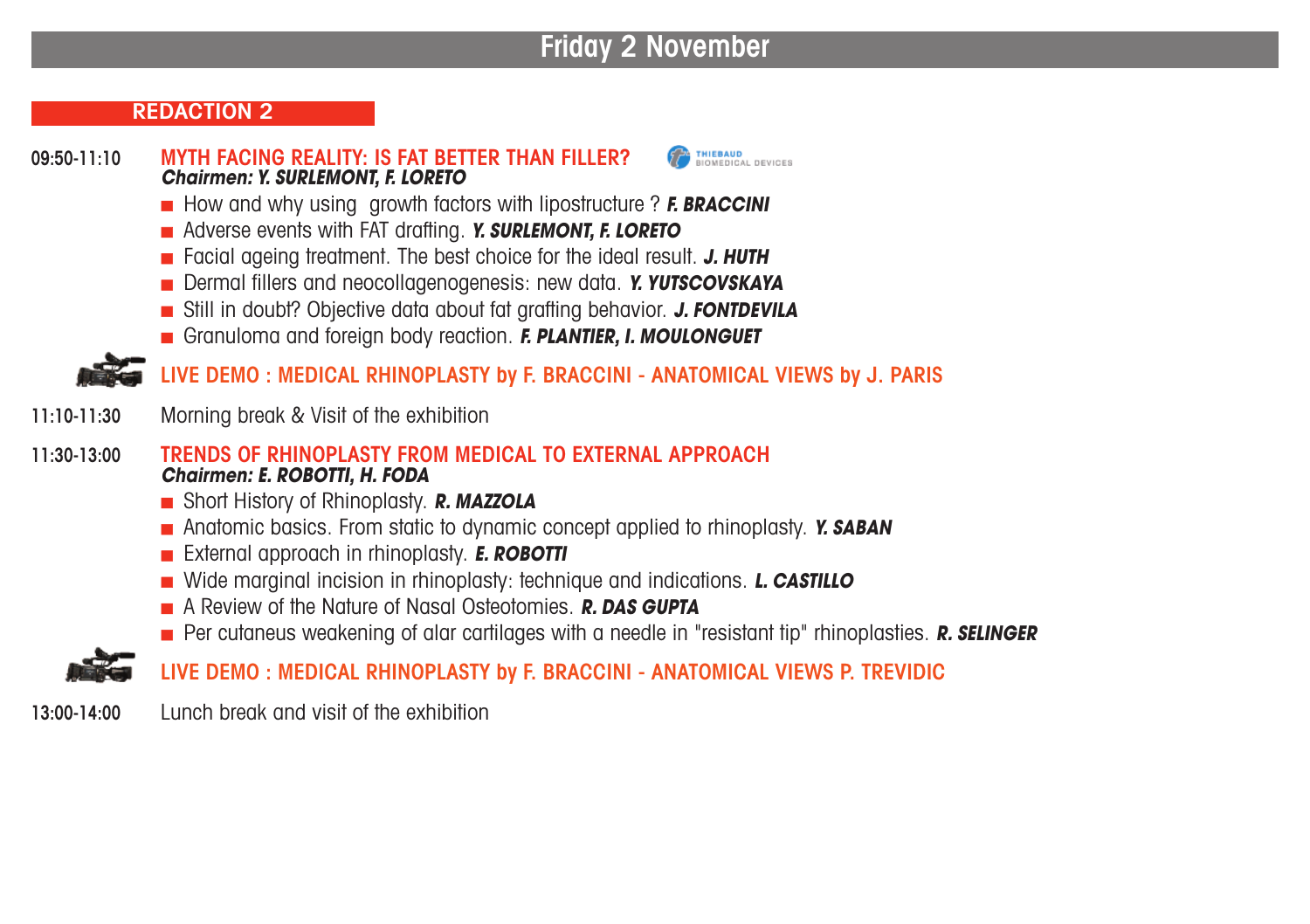# **Saturday 3 November**

#### **SALLE DE PRESSE**

**07:30-08:30 INSTRUCTIONAL COURSES : RHINOPLASTY** *by H. FODA*

**08:30-10:30 HOLISTIC APPROACH IN THE CONSULTING ROOM OF AESTHETIC MEDICINE** *Chairmen: N. RIBE, J. BEUT*

- Glabellar anatomical variability and its clinical repercussion. **D. ARENAS**
- n Periorbital rejuvenation with hyaluronic acid and botulinum toxin. *H. SILVESTRE*
- n Full-face approach: 3-point injection technique to achieve a "V" or "lifting" effect. *N. RIBE*
- The No touch technique for lip enhancement<sup>®</sup>. J. **BEUT**
- n Using Hydrodissection with Klein's Solution and Highly Dilluted Radiesse for Neck Rejuvenation. *J. VAN LOGHEM*
- n Botulinum toxin A for the neck skin rejuvenation: first results from proof of the concept study. *E. GUBANOVA*
- n Décolleté rejuvenation combining photodynamic therapy and HA. Study of 16 patients. *M. AMSELEM*
- **10:30-11:00** Morning break and visit of the exhibition

#### **11:00-13:00 COMBINED THERAPIES : FACE, NECK AND DÉCOLLETÉ** *Chairmen: A. REDAELLI, C. ROWLAND-PAYNE*

- n BTxA and fillers for the rejuvenation of the periocular region: the rules for a safe technique. *A. REDAELLI*
- n Laser combined treatments to remove vascular teleangectasias from face and lower eyelid in dark skins. *A. BADAWI*
- Peelings and laser: how to combine them. Pratical protocols. **R. SMIT**
- n My tip and tricks in facial rejuvenation: when needles and when cannulas. *H. GALADARI*
- **n** Botulinum for facial rejuvenation The multi-mini technique. **C. ROWLAND-PAYNE**
- n PRP : My experience in facial aging management. *P. BRUN*

### **LIVE DEMO : COMBINED THERAPY by A. REDAELLI - ANATOMICAL VIEWS F. BRACCINI**

**13:00-14:00** Lunch break & visit of the exhibition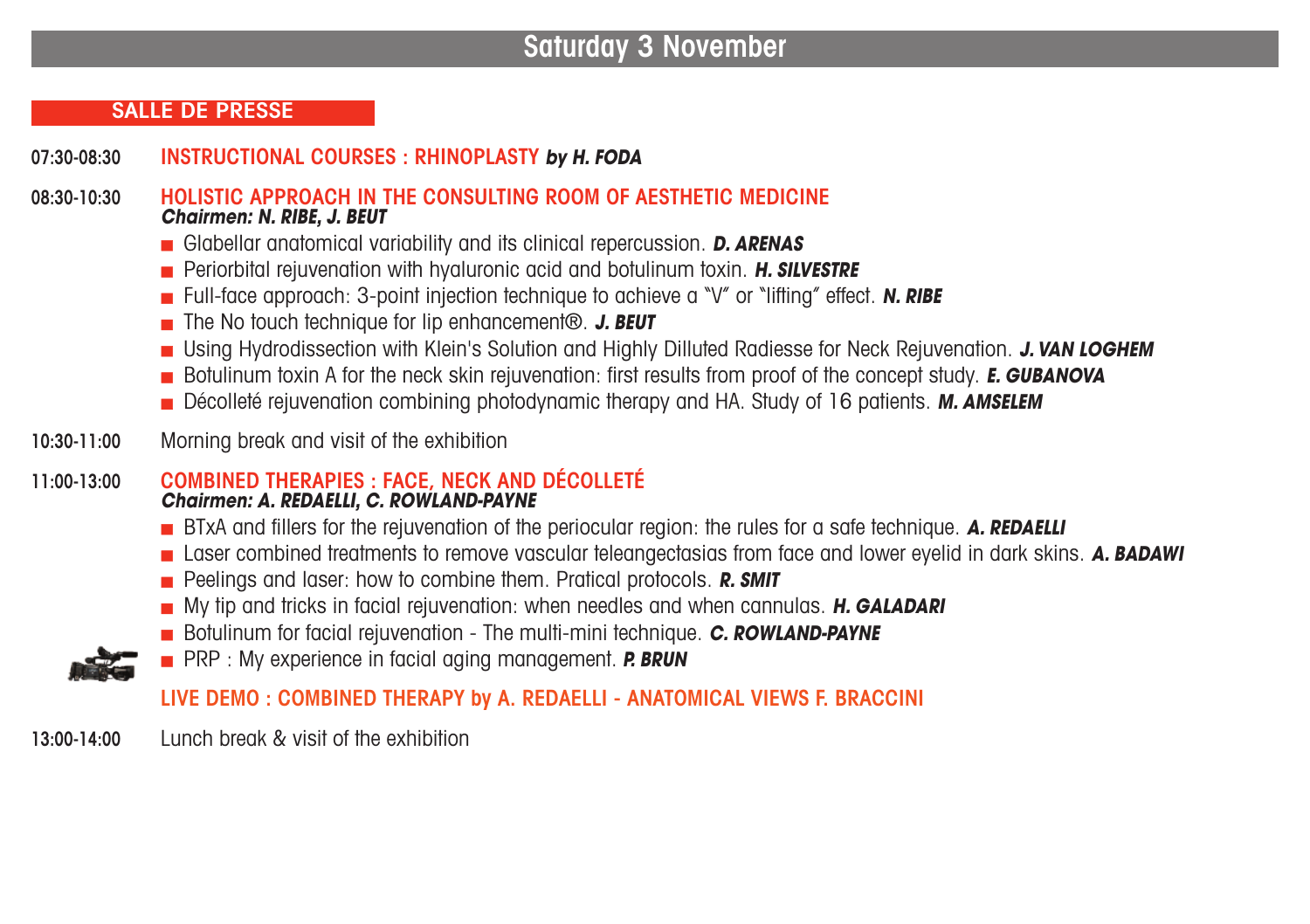# **Saturday 3 November**

#### **15:00-17:00 RHINOPLASTY II**

#### *Chairmen: J. ROWE-JONES, JB. CHARRIER*

- Nasal tip surgery. the best analysis for the best surgical choice. **P. PALMA**
- n Revision rhinoplasty. *H. FODA*
- n Tip revision rhinoplasty : from a recontructive surgeon perspective. *J. KHOURY*
- n Saddle nose management in 2012. *J. ROWE-JONES*
- Nose And Skin Interactions Before, During And After Rhinoplasty. **F. APAYDIN**
- n Can we modify the nose without any surgery ? details and modern developments in medical rhinoplasty. *F. BRACCINI*

#### **20:30 GALA DINNER: CANNES INTERNATIONAL AESTHETIC FILM FESTIVAL AWARD** *Charity Auctions by Carvajal for a CP MUNDI, a Medical Humanitarian Association*